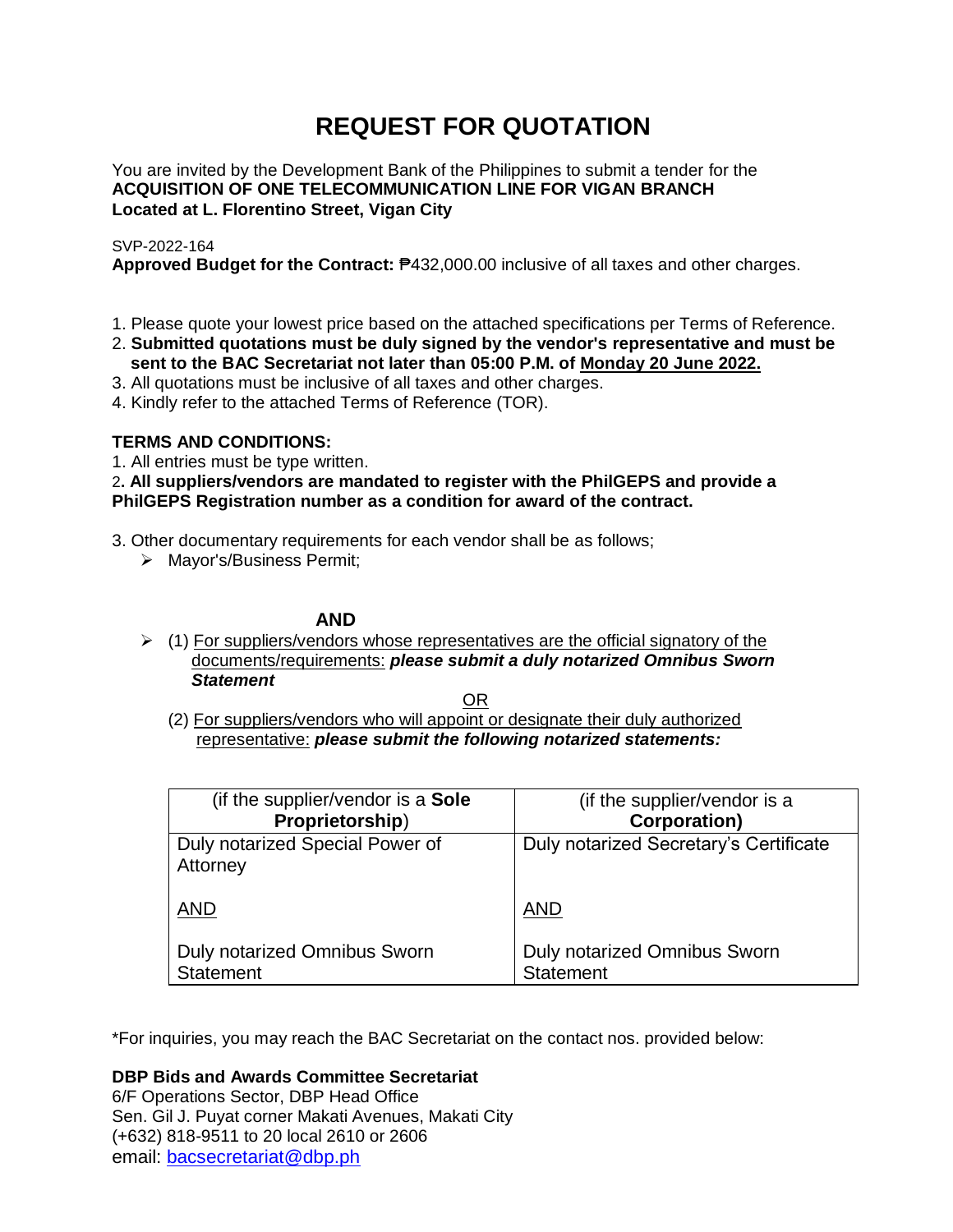**Annex A** 

# ACQUISITION OF NEW, ADDITIONAL AND/OR REPLACEMENT TELECOMMUNICATION LINE/CONNECTIVITY SERVICE FOR THE DEVELOPMENT BANK OF THE PHILIPPINES (DBP)-**VIGAN BRANCH**

## APPROVED BUDGET FOR THE CONTRACT: Telco A:Php 432,000 Telco B:Php 432,000

## **TECHNICAL SPECIFICATIONS**

#### A. BACKGROUND

The telecommunication connectivity service (line) is for the connection of DBP online systems, services and facilities in any of the following DBP remote sites:

A.1. Branch Office, including:

A.1.a. Lending Center

- A.1.b. Cash Center
- A.1.c. Branch-Lite Unit
- A.2. Automated Teller Machine (ATM)

#### **B. OBJECTIVE**

To acquire stable, reliable and secure telecommunication connectivity/line service to link DBP remote sites to the Head Office from an authorized and qualified telecommunication service provider (Telco).

#### C. COVERAGE OF THE CONTRACT

The contract will be for a one (1) year period starting from date of acceptance of service with the option for automatic renewal.

#### **D. MINIMUM SPECIFICATIONS**

- D.1. Connectivity/Line Service Availability
	- > The minimum availability of service is 99.6%.
- D.2. Connectivity/Line Specifications
- ☑ D.2.a. Branch Office
	- D.2.a.i. Wired MPLS/VPN, Radio Last Mile with minimum of 10 Mbps bandwidth
	- D.2.a.ii. Inclusive network equipment, such as router and or router/modem, must not be on End-of-Life/End-of-Support status within the contract period
	- D.2.a.iii. Router must support GRE/mGRE tunneling and IP Security (ex. dynamic VPN) and SNMP
	- D.2.a.iv. DBP shall have the full access of the router
	- D.2.a.v. Provide near real time and historical link monitoring
- D.2.b. ATM Wired П
	- D.2.b.i. VPN connection at least 128 Kbps via MPLS
	- D.2.b.ii. Inclusive network equipment, such as router and or router/modem, must not be on End-of-Life/End-of-Support status within the contract period
	- D.2.b.iii. Support GRE tunneling and SNMP
	- D.2.b.iv. Provide near real time and historical link monitoring

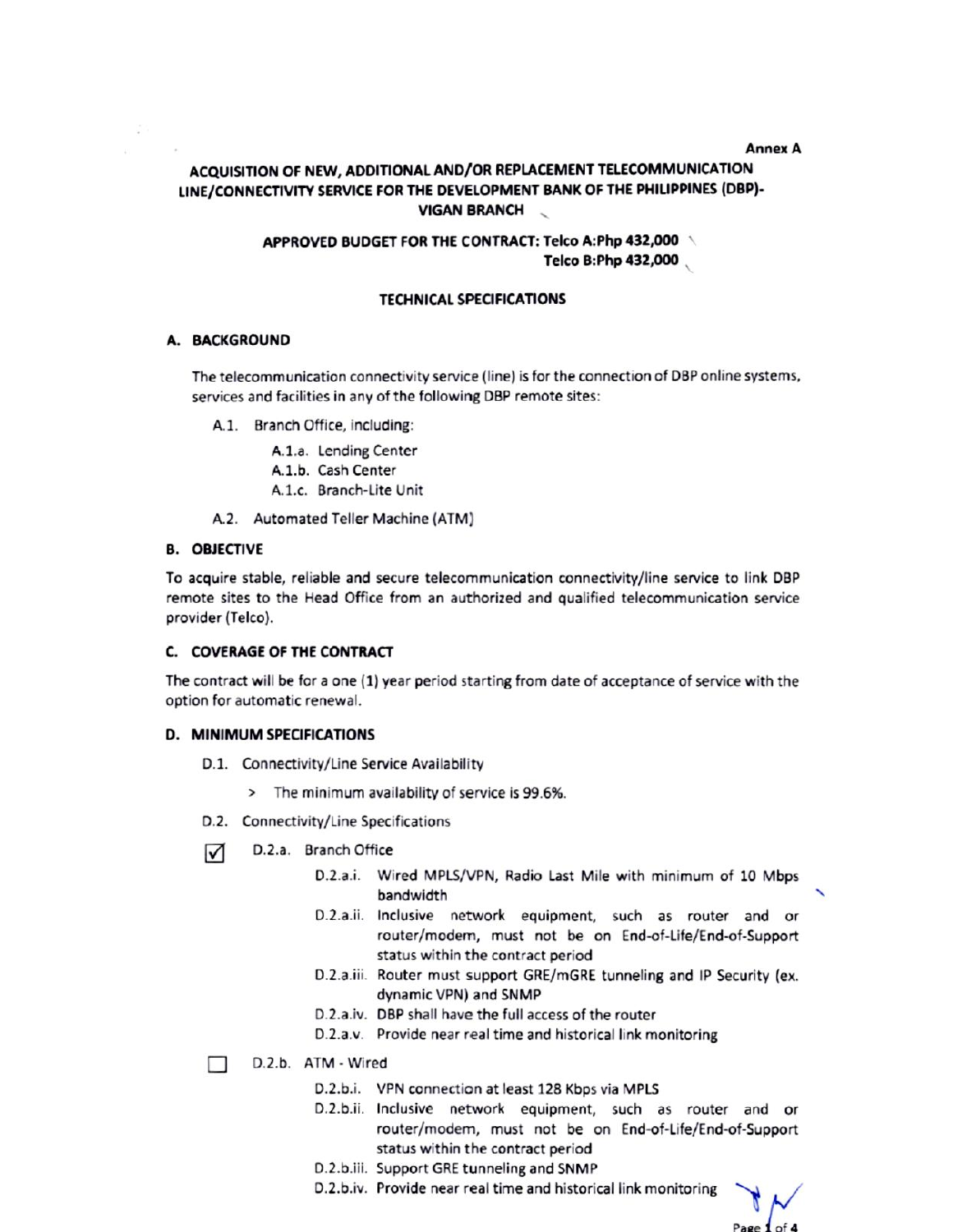ACQUISITION OF NEW, ADDITIONAL AND JOR REPLACEMENT OF TELECOMMUNICATION. LINE/ CONNECTIVITY SERVICE FOR THE DEVELOPMENT BANK OF THE PHILIPPINES (DBP)

- $\Box$  D.2.c. ATM Wireless
	- D.2.c.i. Provide data transmission function by public GPRS/ GSM network or higher
	- D.2.a.vii. Inclusive network equipment, such as router and or router/modem, must not be on End-of-Life/End-of-Support status within the contract period
	- D.2.c.ii. Support GRE Tunneling and SNMP
	- D.2.c.iii. Provide GUI access for local and remote management
	- D.2.c.iv. Operate at -30~+75°C temperature
	- D.2.c.v. Has LED status indication
	- D.2.c.vi. Support RJ45 console port
	- D.2.c.vii. Include: 1 power cord, 2 antennas, 1 console cable, 1 set documentation
	- D.2.c.viii. Provide near real time and historical link monitoring.
	- D.2.c.ix. Meet the average latency requirement of not greater than 200ms measured using the Ping utility or any similar mobile applications
	- D.2.c.x. Meet signal requirement of not less than 2 bars measured using mobile or similar devices capable of said measurement
	- D.2.c.xi. DBP shall have full access to the Modem/Router
- D.3. Support Services and Incident Management
	- D.3.a. The Telco shall provide 24 x 7 onsite, telephone and email support. For every service unavailability/downtime reported, the response time shall be within thirty (30) minutes.
	- D.3.b. Upon the occurrence of service unavailability/downtime, the Telco shall:
		- D.3.b.i. Conduct problem isolation/resolution and link restoration activities
		- D.3.b.ii. Notification via electronic mail (E-mail) and telephone within one (1) hour of the occurrence
		- D.3.b.iii. Minimum of twice a day status report to DBP via E-Mail
		- D.3.b.iv. Estimated time of arrival (ETA) if onsite activities required
		- D.3.b.v. Estimated time of resolution (ETR)
		- D.3.b.vi. Root cause
		- D.3.b.vii. Comply with DBP policies on security and confidentiality during support services.
	- D.3.c. The Telco shall submit an incident report stating the reason/s for the outage and detailing the steps undertaken to resolve a particular problem upon DBP's request.
- D.4. Service Performance Review
	- > The Telco shall conduct a performance review session at least once every quarter of a year

#### E. TELECOMMUNICATION CONNECTIVITY/LINE REQUIREMENT CLASSIFICATION

The primary objective of the following provisions is to have multiple Telcos per site, providing service redundancy, high availability and avoiding single point of failure.

- **College** E.1. New Telecommunication Line Requirement
	- E.1.a. Covered Sites

Page 2 of 4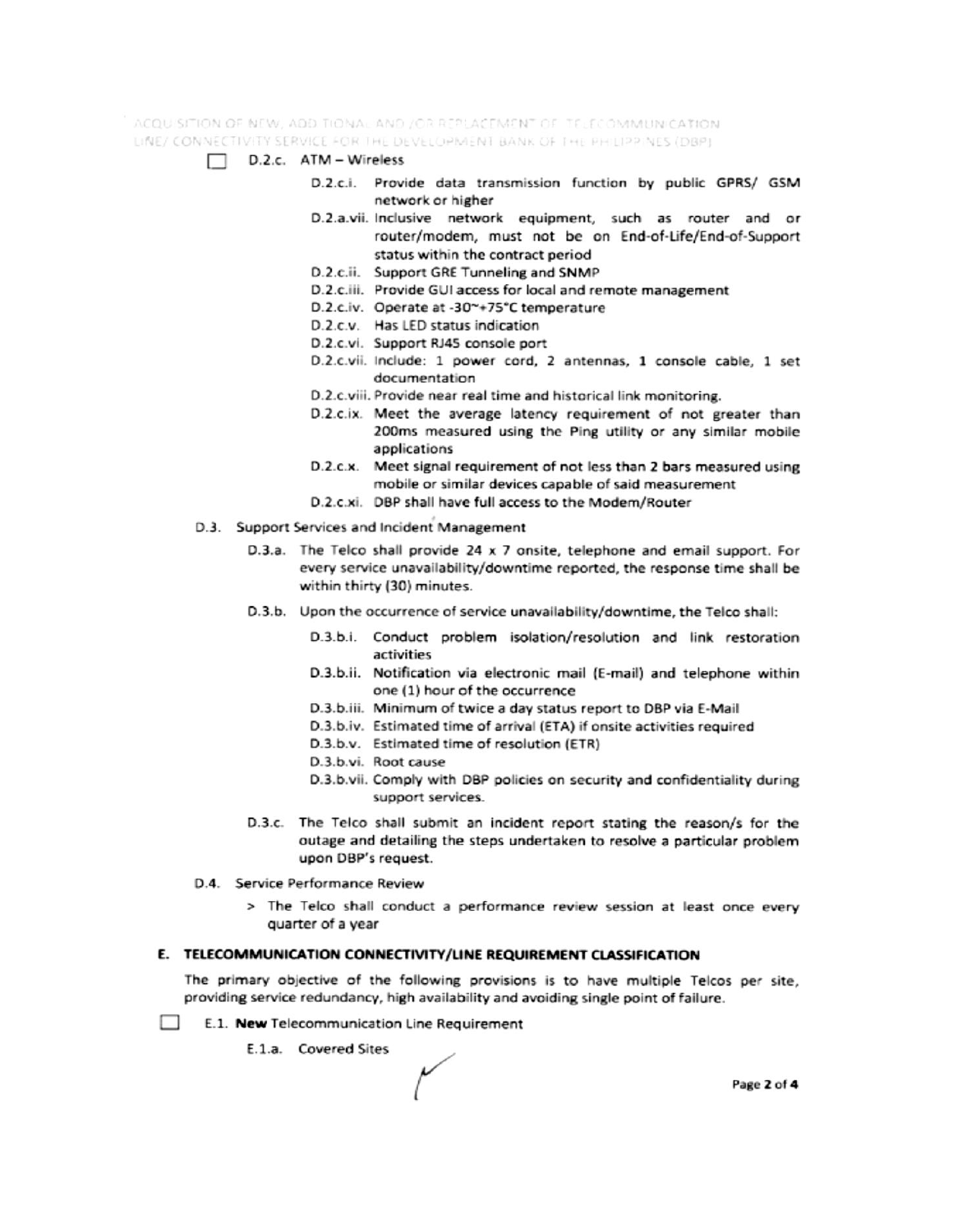ACQUISITION OF NEW, ADDITIONAL AND /OR REPLACEMENT OF TELECOMMUNICATION LINE/ CONNECTIVITY SERVICE FOR THE DEVELOPMENT BANK OF THE PHILIPPINES (DBP)

#### > New remotes sites

#### E.1.b. Telco Selection Criteria

- > Telecommunication Line for Branch Office
	- E.1.b.i. Two (2) different Telcos (Telco A and Telco B) shall be selected
	- E.1.b.ii. Telco A is the lowest (winning) provider
	- E.1.b.iii. Telco B is the second lowest provider
- > Telecommunication Line for Additional ATM Facility of a Branch Office
	- E.1.b.iv. The Telco must be different from the one which has the majority or most of the telecommunication connectivity services provided for the ATM/s of that Branch Office

#### E.2. Additional Telecommunication Line Requirement

- E.2.a. Covered Sites
	- > For existing sites with existing telecommunication line/s
- E.2.b. Telco Exception
	- > The Telco/s of the existing line/s servicing the site shall not be invited and will not be allowed to participate

### √ E.3. Replacement Telecommunication Line Requirement

- E.3.a. Covered Sites
	- > For existing sites with existing telecommunication line/s
- E.3.b. Telco Exception
	- E.3.b.i. For Telco Redundancy Replacement
		- > The Telco of the existing line/s servicing the site including the one to be replaced shall not be invited and will not be allowed to participate
	- E.3.b.ii. Replacement for the Purpose of Telecommunication Line Capacity (Bandwidth) Upgrade
		- > The Telco of the other existing line/s servicing the site (i.e., other than the one to be replaced) shall not be invited and will not be allowed to participate
	- E.3.b.iii. For Wireless to Wired Facility Replacement
		- > The Telco of the other existing line/s servicing the site (i.e., other than the one to be replaced) shall not be invited and will not be allowed to participate

## F. DISCONTINUANCE OF SERVICE

DBP can opt to discontinue the service within the contract period without pre-termination fee/s, if the Telco provider fails to meet the required minimum availability of service, specified in item D.1, for three (3) consecutive months (3-strike rule)

#### **G. PAYMENT**

The payment shall be in a monthly basis every after the service acceptance.

Ν Page 3 of 4